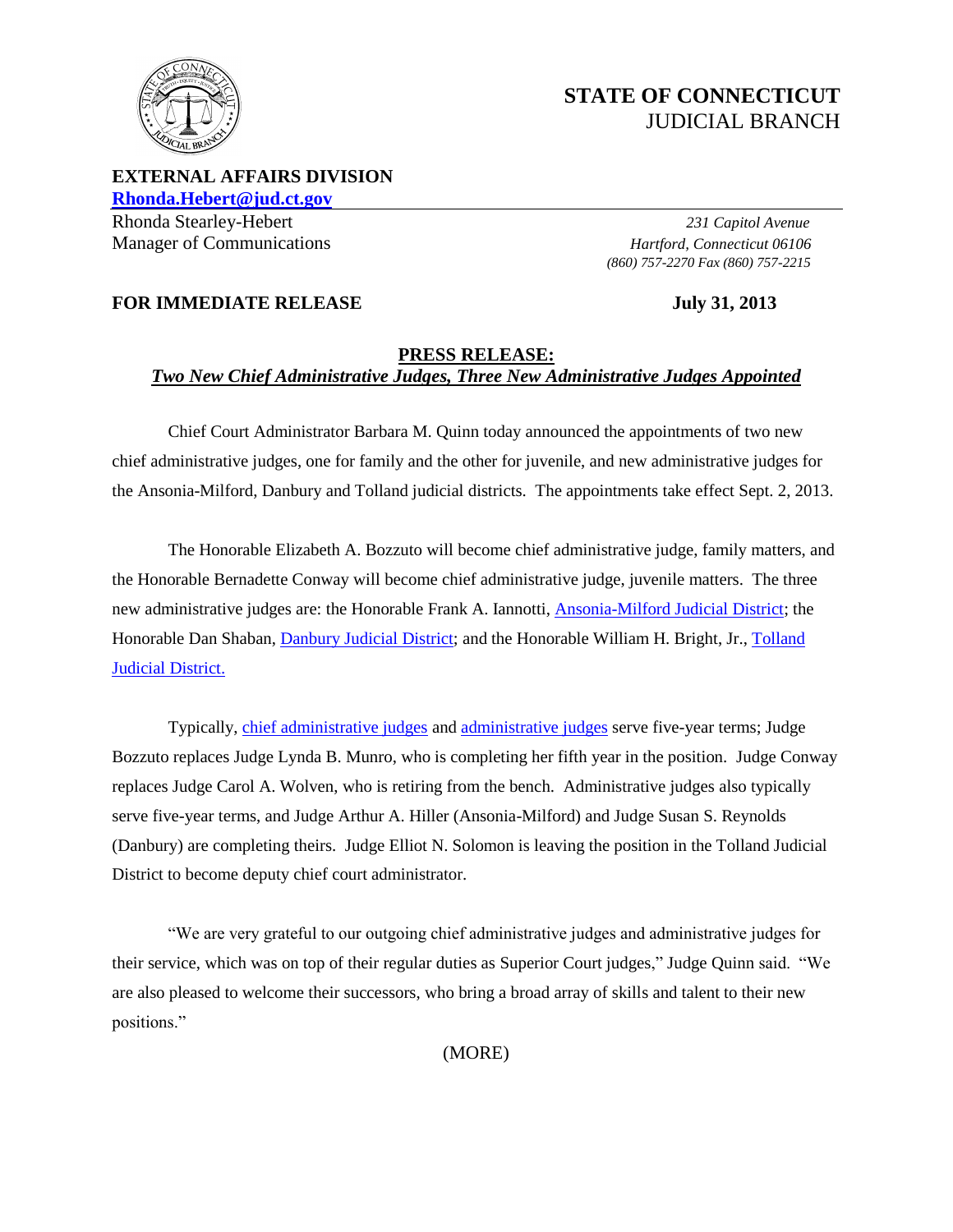#### **2-2-2-2 Judges' Appointments**

#### **Judge Bozzuto and Judge Conway**

Judge Bozzuto is currently assistant administrative judge for the Waterbury Judicial District and presiding judge of the family division in Waterbury. She previously was presiding judge at the Regional Family Trial Docket and presiding judge of the family division in Danbury. She also has served at courthouses in Litchfield, Bridgeport and Bristol. Judge Bozzuto is co-chair of the Committee on Self-Represented Litigants and a member of the Judges' Executive Committee. [Biography](http://www.jud.ct.gov/PDF/bozzuto_bio.pdf)/[Assignment list](http://www.jud.ct.gov/PDF/bozzuto_assignment.pdf)

"I want to thank Judge Quinn for this opportunity to serve as chief administrative judge of the family division," Judge Bozzuto said. "I look forward to providing the family division with the leadership and support needed to effectively and efficiently serve all the family cases that come through the courthouse doors."

A former prosecutor and Superior Court judge since 1999, Judge Conway is currently presiding judge of the family division in the New Haven Judicial District. She also has presided over juvenile and criminal matters, and has served as presiding judge of Juvenile Court in New Haven. She received her law degree in 1985 and while attending law school, Judge Conway worked nights at St. Vincent's Medical Center in Bridgeport as a registered nurse in the surgical intensive care unit. [Biography](http://www.jud.ct.gov/PDF/conway_bio.pdf)[/Assignment list](http://www.jud.ct.gov/PDF/conway_assignment.pdf)

"I am privileged and honored to be the next chief administrative judge of juvenile matters," she said. "I look forward to continuing the work of my predecessors in engaging in a productive collaboration with the many stakeholders who work so hard to ensure that Connecticut's children and their families are – and remain – safe and healthy."

#### **Judge Iannotti, Judge Shaban & Judge Bright**

Judge Iannotti is currently the presiding criminal judge in the Ansonia-Milford Judicial District. He has been a judge since 1996 and has been a criminal judge in several judicial districts. He also has served as presiding judge over criminal cases in all of the judicial districts where he has been assigned. In 2010, Judge Iannotti received the Greater Bridgeport Bar Association's Judge of the Year Award. He also served as president of the Connecticut Judges Association from 2009-2010. [Biography](http://www.jud.ct.gov/PDF/iannotti_bio.pdf)[/Assignment](http://www.jud.ct.gov/PDF/iannotti_assignment.pdf)  [list.](http://www.jud.ct.gov/PDF/iannotti_assignment.pdf)

### **(MORE)**